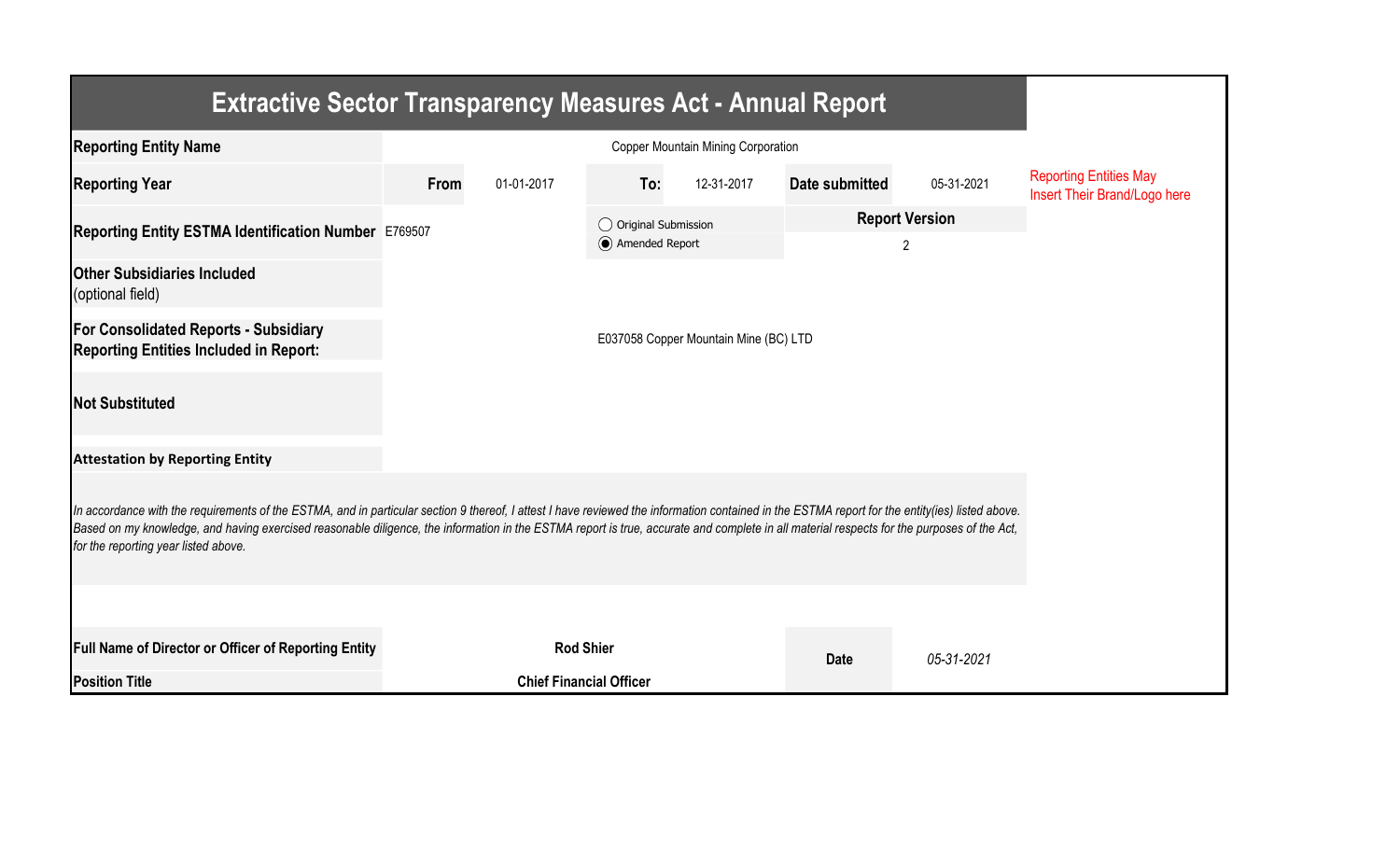| <b>Extractive Sector Transparency Measures Act - Annual Report</b>                                                                                                               |                                                                                                                                                                                      |                                                                                 |                                                                                               |            |         |                                |                |                  |                                               |                                      |                     |  |  |
|----------------------------------------------------------------------------------------------------------------------------------------------------------------------------------|--------------------------------------------------------------------------------------------------------------------------------------------------------------------------------------|---------------------------------------------------------------------------------|-----------------------------------------------------------------------------------------------|------------|---------|--------------------------------|----------------|------------------|-----------------------------------------------|--------------------------------------|---------------------|--|--|
| <b>Reporting Year</b><br><b>Reporting Entity Name</b><br><b>Reporting Entity ESTMA</b><br><b>Identification Number</b><br><b>Subsidiary Reporting Entities (if</b><br>necessary) | From:                                                                                                                                                                                | 01-01-2017                                                                      | To:<br>Copper Mountain Mining Corporation<br>E769507<br>E037058 Copper Mountain Mine (BC) LTD | 12-31-2017 |         | <b>Currency of the Report</b>  | CAD            |                  |                                               |                                      |                     |  |  |
|                                                                                                                                                                                  | <b>Payments by Payee</b>                                                                                                                                                             |                                                                                 |                                                                                               |            |         |                                |                |                  |                                               |                                      |                     |  |  |
| Country                                                                                                                                                                          | Payee Name <sup>1</sup>                                                                                                                                                              | Departments, Agency, etc<br>within Payee that Received<br>Payments <sup>2</sup> | <b>Taxes</b>                                                                                  | Royalties  | Fees    | <b>Production Entitlements</b> | <b>Bonuses</b> | <b>Dividends</b> | Infrastructure<br><b>Improvement Payments</b> | <b>Total Amount paid to</b><br>Payee | Notes <sup>34</sup> |  |  |
| Canada - British Columbia<br>Canada - British Columbia                                                                                                                           | Government of British<br>Columbia<br>Town of Princeton                                                                                                                               |                                                                                 | 1,843,000<br>630,000                                                                          |            | 294,654 |                                |                |                  |                                               | 2,137,654<br>630,000                 |                     |  |  |
|                                                                                                                                                                                  |                                                                                                                                                                                      |                                                                                 |                                                                                               |            |         |                                |                |                  |                                               |                                      |                     |  |  |
|                                                                                                                                                                                  |                                                                                                                                                                                      |                                                                                 |                                                                                               |            |         |                                |                |                  |                                               |                                      |                     |  |  |
|                                                                                                                                                                                  |                                                                                                                                                                                      |                                                                                 |                                                                                               |            |         |                                |                |                  |                                               |                                      |                     |  |  |
|                                                                                                                                                                                  |                                                                                                                                                                                      |                                                                                 |                                                                                               |            |         |                                |                |                  |                                               |                                      |                     |  |  |
|                                                                                                                                                                                  |                                                                                                                                                                                      |                                                                                 |                                                                                               |            |         |                                |                |                  |                                               |                                      |                     |  |  |
|                                                                                                                                                                                  |                                                                                                                                                                                      |                                                                                 |                                                                                               |            |         |                                |                |                  |                                               |                                      |                     |  |  |
|                                                                                                                                                                                  |                                                                                                                                                                                      |                                                                                 |                                                                                               |            |         |                                |                |                  |                                               |                                      |                     |  |  |
|                                                                                                                                                                                  |                                                                                                                                                                                      |                                                                                 |                                                                                               |            |         |                                |                |                  |                                               |                                      |                     |  |  |
|                                                                                                                                                                                  |                                                                                                                                                                                      |                                                                                 |                                                                                               |            |         |                                |                |                  |                                               |                                      |                     |  |  |
|                                                                                                                                                                                  |                                                                                                                                                                                      |                                                                                 |                                                                                               |            |         |                                |                |                  |                                               |                                      |                     |  |  |
|                                                                                                                                                                                  |                                                                                                                                                                                      |                                                                                 |                                                                                               |            |         |                                |                |                  |                                               |                                      |                     |  |  |
|                                                                                                                                                                                  |                                                                                                                                                                                      |                                                                                 |                                                                                               |            |         |                                |                |                  |                                               |                                      |                     |  |  |
|                                                                                                                                                                                  |                                                                                                                                                                                      |                                                                                 |                                                                                               |            |         |                                |                |                  |                                               |                                      |                     |  |  |
|                                                                                                                                                                                  |                                                                                                                                                                                      |                                                                                 |                                                                                               |            |         |                                |                |                  |                                               |                                      |                     |  |  |
|                                                                                                                                                                                  |                                                                                                                                                                                      |                                                                                 |                                                                                               |            |         |                                |                |                  |                                               |                                      |                     |  |  |
|                                                                                                                                                                                  |                                                                                                                                                                                      |                                                                                 |                                                                                               |            |         |                                |                |                  |                                               |                                      |                     |  |  |
|                                                                                                                                                                                  |                                                                                                                                                                                      |                                                                                 |                                                                                               |            |         |                                |                |                  |                                               |                                      |                     |  |  |
|                                                                                                                                                                                  |                                                                                                                                                                                      |                                                                                 |                                                                                               |            |         |                                |                |                  |                                               |                                      |                     |  |  |
| <b>Additional Notes:</b>                                                                                                                                                         | Report was amended to include the name and ESTMA ID of the subsidiary. The subsidiary's payments were previously included in the report: Copper Mountain Mine (BC) LTD.<br>(E037058) |                                                                                 |                                                                                               |            |         |                                |                |                  |                                               |                                      |                     |  |  |